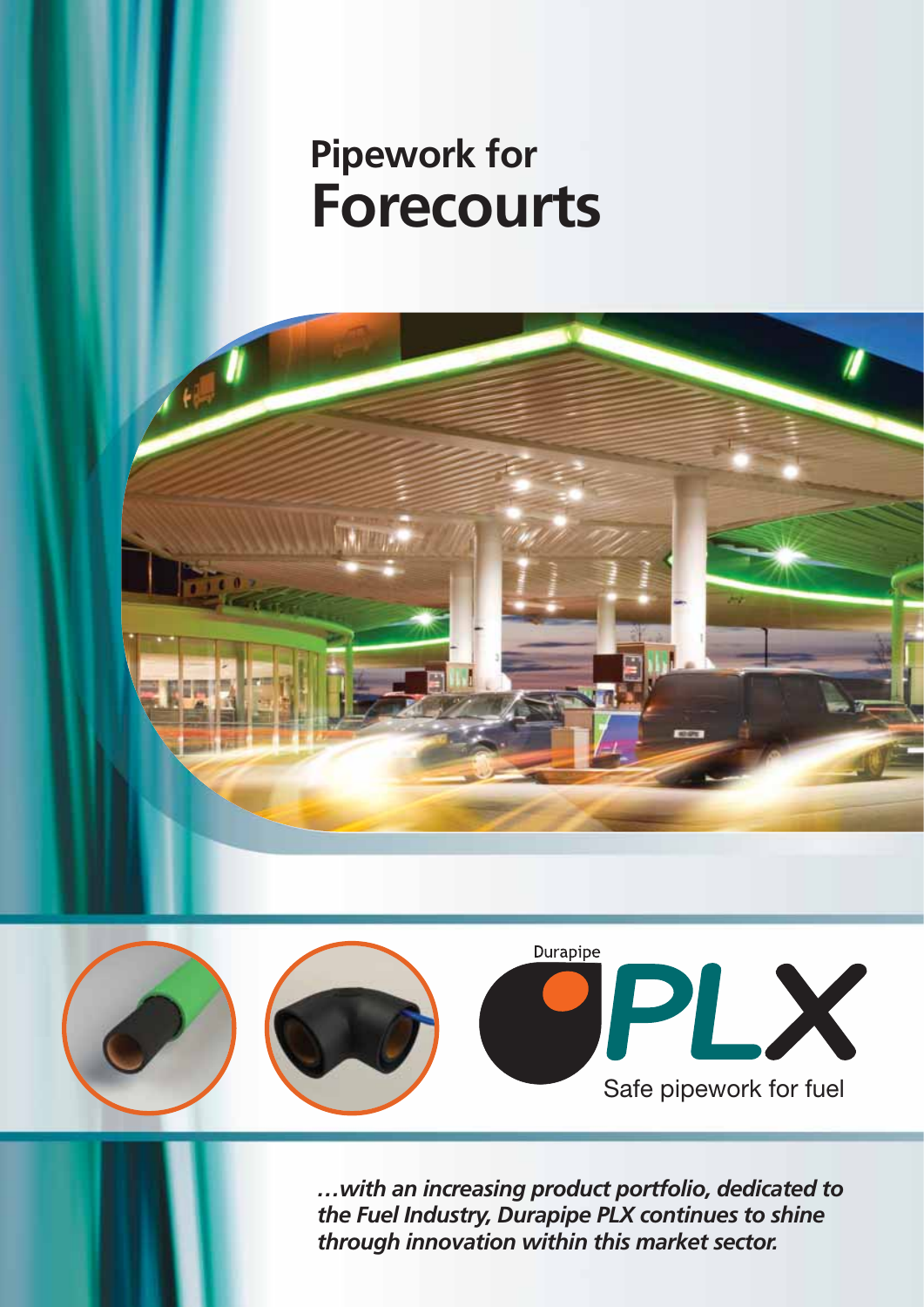#### **Tank Chamber Connection**

The chamber is central to the forecourt fuel system, it provides inspection access to the tank and protects the fill, suction, pressure (pump), siphon and vent connections. With space at a premium the innovative design of Durapipe PLX EF demountable compact flanges helps to minimise installation time and ensures easy access to the tank.

Durapipe UK is the world leader in the development and manufacture of thermoplastic pipe systems. Our large product portfolio, manufactured to the highest standards, allows us to supply widely into a variety of different markets and applications around the world.

Durapipe PLX is an above and below ground product range created to fulfil the application needs of the forecourt market. Consisting of both, a single wall and a secondary contained pipe and fittings range, PLX is specifically designed for the safe transfer of all fuelbased liquids and their vapours. Durapipe PLX has a track record of proven performance and product innovations since 1993.

- Single Wall and Secondary Contained
- Safe and Durable (30 Year Design Life)
- High Performance
- Corrosion Resistance
- Maintenance Free
- **Resists Permeation**
- Quick, Clean & Easy Electrofusion Jointing and Installation
- Dedicated range of fittings
- UV Resistant
- Full range of accessories and jointing tools
- Allows for Interstitial Monitoring & Leak Detection

# systems for forecou systems for forecourts

Car, van, lorry and bus drivers need fuel to be easily accessible, making the forecourt a necessity of daily life. PLX ensures that fuel is transferred safely from tanks to the pumps for commercial access.

#### **Market Applications**

- **Pressure Systems**
- **B** Suction Systems
- Offset Fill
- Vents
- Stage 1 & 2 vapour recovery
- **Tank Chamber connection**
- **B** Sump & Pump connection

#### **Features & Benefits**

Durapipe PLX is an above and below ground secondary contained pipework system specifically designed for the safe transfer of all liquid fuels.

**Chilled Water/Air Conditioning** Designed to operate at temperatures as low as -40ºC and highly impact resistant, Durapipe SuperFLO is ideal for chilled water/air conditioning applications. SuperFLO has been used in many comfort cooling applications, such as climate control and is ideal for the needs of a busy convenience store.



**..........all backed-up by Durapipe UK's unrivalled technical support.**



## **Sump and Pump Connection**

PLX threaded adaptors and compact flanges provide a safe and secure connection to pumps, dispensers and tank top fittings.

Designed for pressure and suction applications PLX spigot and EF threaded adaptors make perfect under pump connections while the compact demountable flange sets are best used in the confined spaces and restricted access of tank chambers.

PLX fully fused secondary contained fittings and extended transitions can help to reduce costs and eliminate the need for under-pump sumps.

#### **Vents**

PLX pipe and fittings safely transfer the vapour, from the pumps to the Underground Storage Tanks (UST'S), with no permeation into the atmosphere. Used for both stage one and stage two vapour recovery PLX is your safe, environmentally friendly choice for installation. Fully operational vents and vapour recovery systems ensure the UST's and associated pipework is pressure balanced and that air and fuel vapour are safely conveyed or recovered. The larger bore of PLX fill and vent systems will assist air/vapour flow and the condensed vapour return to it's respective UST.



### **Offset Fill Area**

In order to dramatically reduce tank filling time and to save costs and downtime for the forecourt, the larger bore of polyamide lined PLX fill and vent pipe improves flow and reduces UST fill time. With minimal available gravity head, frictional losses must be considered. Even though operating under gravity head, fill pipe should be considered as a pressure system and installed using PLX Secondary Containment systems.



**SUPETFLO** 

# **Also available from Durapipe.......**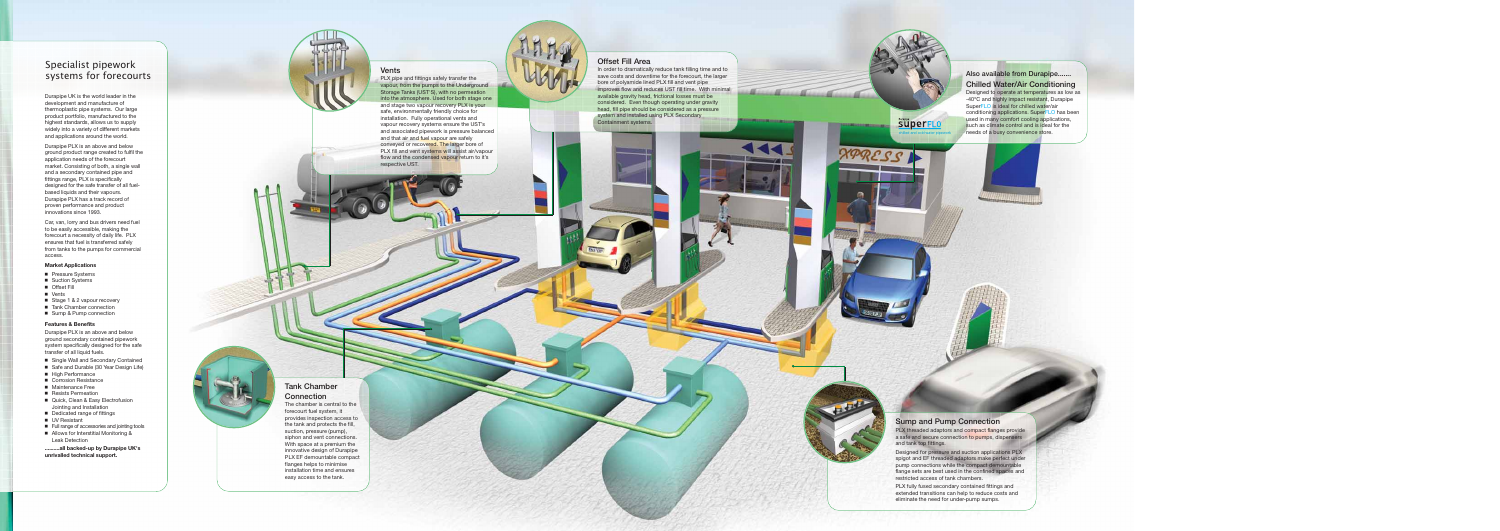

# Plastic pipework in the solution solutions. high performance for life

**The Durapipe PLX range comprises of three systems, Single Wall, Secondary Contained Close-Fit and Pipe-In-Pipe.**

## **PLX Pipe**

**Single Wall:-** Used for below ground suction systems and available in straight lengths or coils.

**PLX Close-Fit:-** Used for below ground sections of the system and available in straight lengths or coils.

**PLX Pipe-in-Pipe:-** Used for above ground fuel transfer applications.

Both pipes are co-extruded with a polyamide liner using the latest extrusion technology , resulting in consistent and technically superior performance.

**Size range from 32mm – 160mm** 

# **PLX Transition Fittings**

PLX Transition fittings ensure the safe and continuous flow of fuel when connecting to and from pumps, tanks and other metal threaded and flanged connections. Arel tested, each transition fitting has been innovatively designed and manufactured using the highest quality PE and a wide range of metals. With the process of installation in mind; each fitting is developed to save time and costs during the installation process.

**Size range 32mm – 160mm**

## **PLX Electrofusion and spigot fittings**

The PLX system contains a wide range of single wall and secondary containment fittingscouplers, elbows, tee's and closures. All secondary containment fittings enable interstitial monitoring and leak detection of the complete system. All PLX electrofusion fittings are manufactured with the highest manufacturing precision with precisely positioned electrical heated coils ensuring optimum melt pressure during installation.

**Size range 32mm – 160mm**